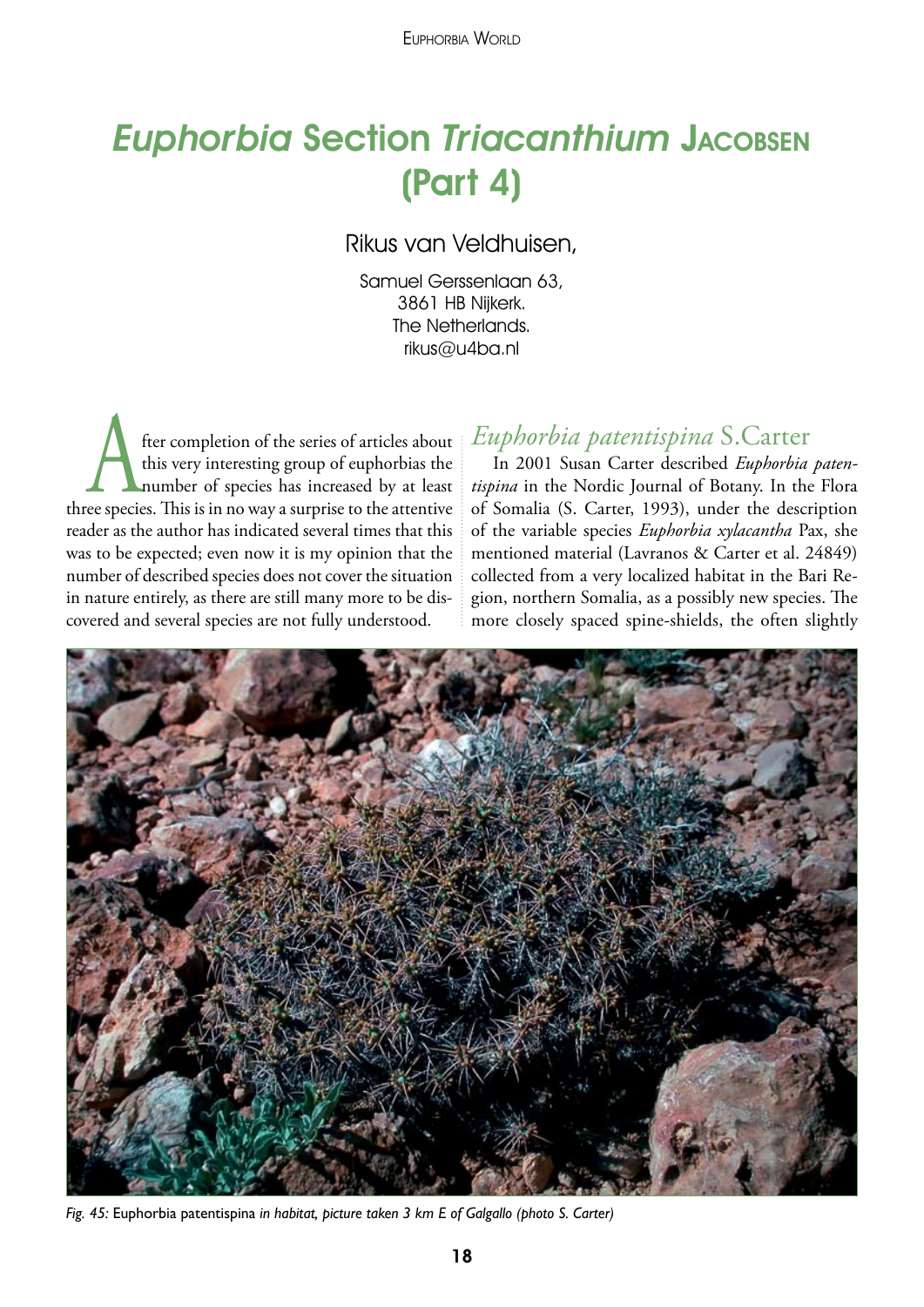curved spines, the longer prickles (5 mm) and the yellow cyathia were noticed to be different from the more widely distributed *Euphorbia xylacantha*. Recognizing this collection as a separate species could not to be made until new material had been collected.

This additional collection was made in 2000 by Thulin, Dahir & Osman at Cal Miskaat, also in the Bari Region in northern Somalia, which served as the type-collection. Carter (2006) could confirm that the earlier collected material, Lavranos & Carter et al. 24849, indeed belonged to this species. It appears that especially the habit of this new plant differs considerably from *E. xylacantha*, as *Euphorbia patentispina* forms round 'cushion-like' mounds 25 cm high and 30 cm in diameter. The branches are more slender than those of *E. xylacantha*, rising from a central thick stem, and are very prolific in branching and rebranching. *Euphorbia myrioclada* is mentioned as a close relative, too, but this species forms a much more loosely branching shrub.

I have no reference of *E. patentispina* being in cultivation and so no hints for its cultivation can be given.

Another point of interest is the fact that Susan Carter mentions, while comparing this new species with *Euphorbia myrioclada*, that the distribution area of the latter extends into Djibouti. This fact was not mentioned in the original description of *Euphorbia myrioclada* and this original description matches *Euphorbia* spec. affinis *triaculeata* AJB D3 quite well. I wonder whether the plants pictured in Figure 4, 5 and 6 in part 1 of this series, treated as *Euphorbia triaculeata*, in fact represent *Euphorbia myrioclada*.

## Euphorbia godana BUDDENS., LAwant & Lavranos

One recently described species in this group of related species is *Euphorbia godana*. It was described by two committee members of the International Euphorbia Society, Volker Buddensiek and Pjotr Lawant, as well as the well-known field-research expert of succulent plants John Lavranos. He was the one who found it in its natural habitat in the Goda Mountains in Djibouti, together with Leonard Newton in 1976. Living material of one of the two collections has been widely distributed in collections under the name *Euphorbia* species Lavranos 13176, Djibouti, which should be more correctly Lavranos & Newton 13176. *Euphorbia godana* makes a densely branched shrublet in nature, up to 30 cm high and 40 cm across. Its specific habit is the development of lateral, often rebranching branches



*Fig. 46: A seedling of* Euphorbia godana *(Lavranos & Newton 13176 clone) clearly showing the stout main stem unlike rooted cuttings do.*



*Fig. 47: A rooted cutting of Euphorbia godana (AJB D10 clone) from Al-Sabieh, Djibouti, showing the lesser rebranching habit of this clone.*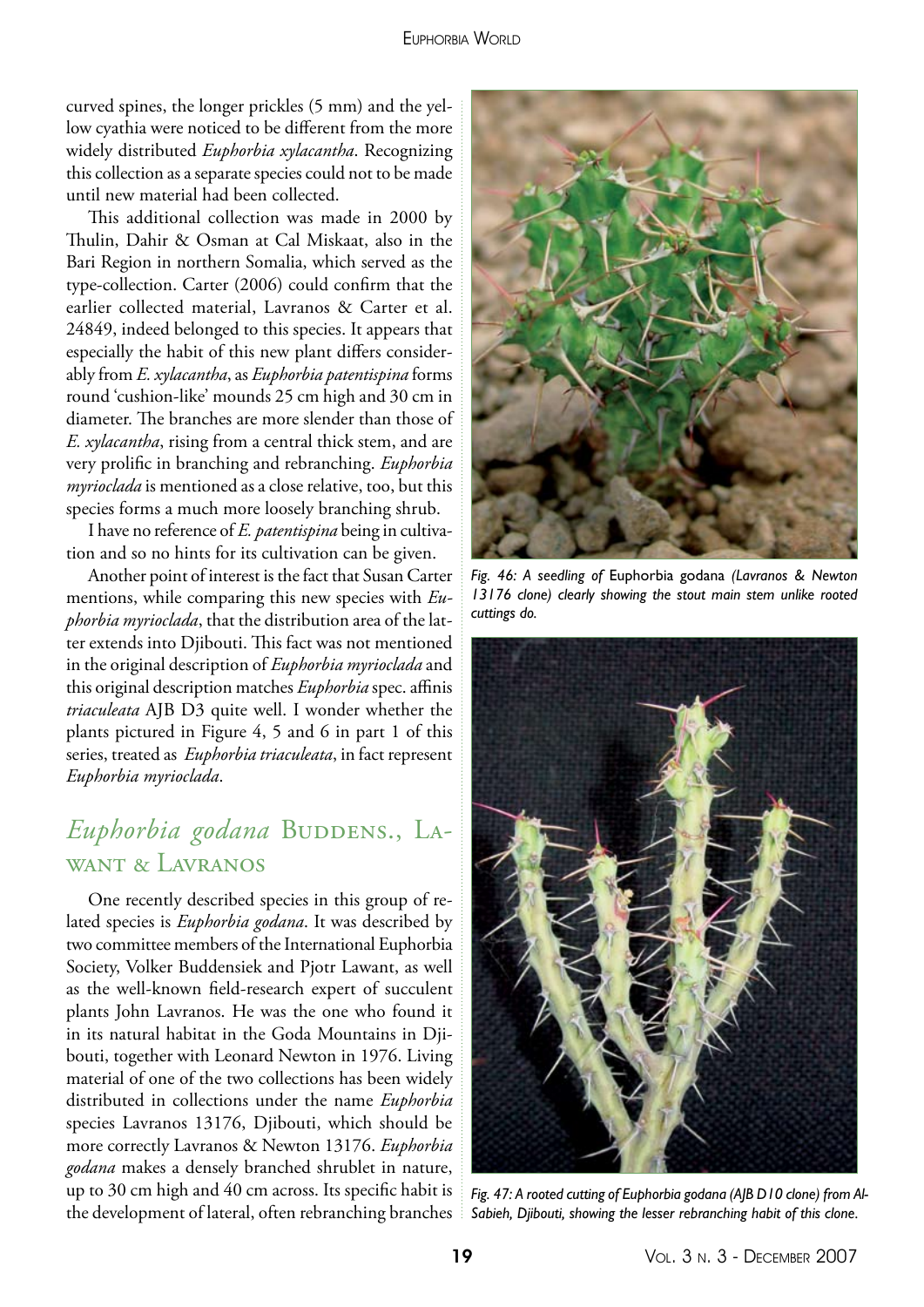

*Fig. 48: On close inspection of the flowers of* Euphorbia godana *(AJB D10 clone) one can expect fruits to appear soon.*

from a central stem; cuttings taken from these branches have never been seen to form the , head of a main stem. However, seedlings grown by the writer do show the thick depressed main stem. Its cyathia attract attention by having a golden yellow to orange colour.

In discussions about this new species some notes were also made about two collections made by the chairman of our society, Alan Butler, in Djibouti. *Euphorbia* spec. affinis *triaculeata* AJB D3 in my opinion is not *E. monacantha* but is closer to *E. triaculeata*. *Euphorbia* spec. AJB D10 comes so close to *Euphorbia godana*,

that it most likely also belongs to this species. It flowers freely in my collection with identical golden yellow flowers. Because it is self-fertile I managed to raise a few seedlings of both Lavranos & Newton 13176 and AJB D10. These seedlings are identical to one another, but seedlings of AJB D3 are somewhat different. The only real difference between the two clones of both collection numbers I grow is the more densely sprouting habit of the Lavranos & Newton clone. Regarding *Euphorbia* spec. aff. *triaculeata* AJB D3, collected by Alan Butler, see also the notes under *Euphorbia patentispina*.

*Euphorbia godana* AJB D10 is collected near the town Al-Sabieh, south of Djibouti-town, which is south of Tadjoura Bay. The Goda Mountains, the typelocality of *Euphorbia godana*, are situated north of the Tadjoura Bay.

## *Euphorbia greuteri* N.Kilian, Kürschner & PH<sub>EIN</sub>

For the time being the latest species to be described in Section *Triacanthium* is *Euphorbia greuteri*, named in honour of Professor Werner Greuter of the University of Berlin-Dahlem. Despite its recent official publication,

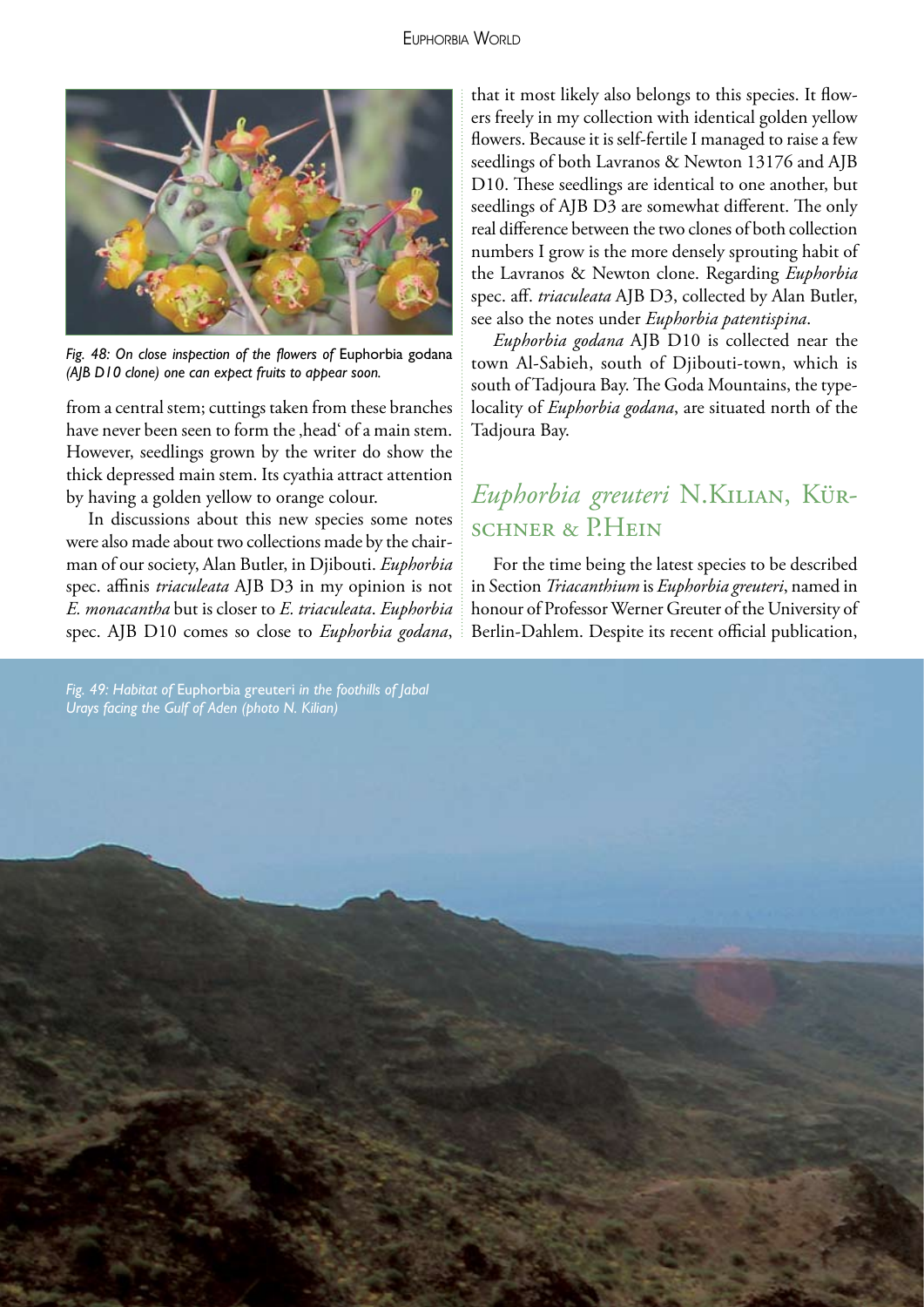Deflers (1895) already mentions the foothills of Jabal Urays as a locality where the plant is growing, however it was wrongly identified as *Euphorbia triaculeata*. A considerable amount of time later, in 1964, John Lavranos and Werner Rauh revisited this area during a combined expedition on the Arabian Peninsula. Werner Rauh (1966) even published a picture of this plant in the Cactus & Succulent Journal of America. This plant was again wrongly identified as *Euphorbia triaculeata* and the publication of this picture was even mentioned in the discussion of *E. triaculeata* in this series. In 2002 N. Kilian, H. Kürschner & P. Hein came across this *Euphorbia* population again during their studies of xerotropical Palaeozoic African refugees in the southern coastal mountains of Yemen. They did, however, recognize it as a new species, not identical to *Euphorbia triaculeata*. Until then *Euphorbia triaculeata* was the only 'single-spined' species occurring in Arabia.

Furthermore it has to be stated that *Euphorbia greuteri* is strikingly different from *Euphorbia triaculeata* in several aspects. *E. greuteri* is a low growing species, only growing as high as 15 cm and has a well-developed main stem. These features are shared with *Euphorbia actinoclada* and *Euphorbia immersa*. Also the shape of the spine-shields differs in having a much shorter elongation of the spine-shield below the main spine than in *Euphorbia triaculeata* and other species. This feature is also present on plants found by Frans Noltee in Yemen as can be seen in fig. 7 in the first part of this series. Unfortunately he forgot the exact locality where he found it, but he could well have used the article of Rauh (1966) to pick places to go to on his trip to Yemen, especially as Rauh pointed out the foothills of the Jabal



*Fig. 50 (above):* Euphorbia greuteri*, habit at type locality (photo P. Hein)*

21 Vol. 3 n. 3 - December 2007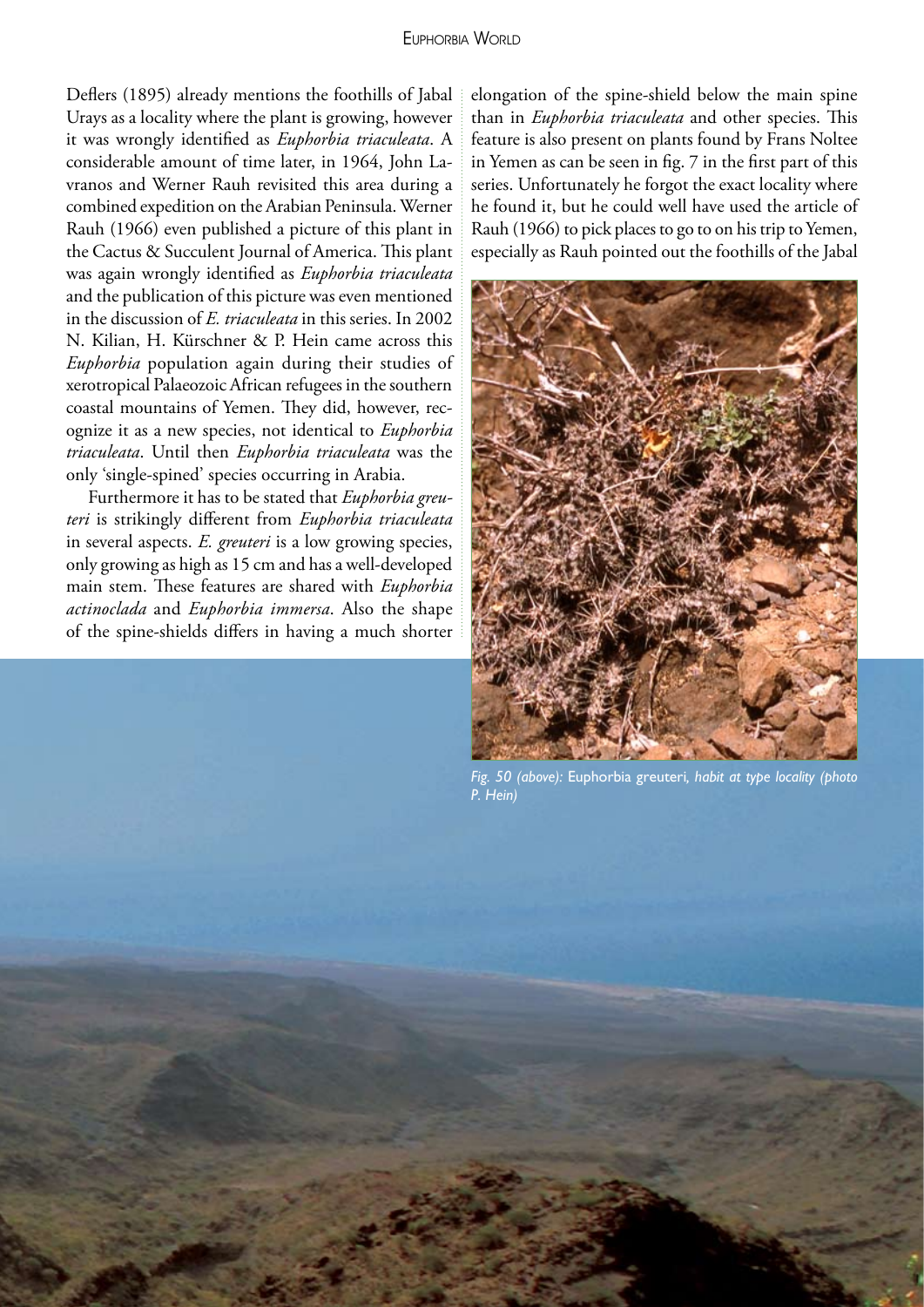

*Fig. 51:* Euphorbia greuteri, *a close-up of the stem showing the details of the spine-shields with the short elongation below the main spine (photo M. Meyer)*



*Fig. 52: A still small plant of* Euphorbia *species nova Yabelo, at least 5 years old*



*Fig. 53: A two year old seedling, still well under one centimetre in diameter, of the mother plant of figure 26. Note the four-spined spine shields, clearly visible here, when still in the juvenile phase.*

Urays as a succulent paradise. It will not be before I can grow seedlings of Noltee's plants, which then should make the well-developed main stem, that can I say for certain that this plant really is *Euphorbia greuteri*.

For now this completes this series about *Euphorbia* section *Triacanthium*. I wish to add a few words of special thanks to Pjotr Lawant, who as all good librarians supplied me with the literature that I required, Volker Buddensiek for advice and support and Norbert Kilian for sharing information and pictures.

### *Euphorbia* species nova, Yabelo

A few years ago I received a few small plants from a friend in Germany, which were offspring of plants bought at the nursery of Ernst and Marita Specks labelled as *Euphorbia* species nova Yabelo, Ethiopia and carried the catalogue number ES 2732. The small plants flowered this summer and produced also the small, entirely yellow cyathia. Even after five years the main stem of these plants is less than four centimetres in diameter. I assume that the pictured sidearm on figure 26 and the plants labelled as *Euphorbia* species nova Yabelo, Ethiopia are the same. Also I think it might indeed represent a new species.

As said before this new species is noted for its small, entirely yellow cyathia, but also for its body colour, carrying a light green and yellowish green pattern. These plants are weakly spined, but the thin and stiff main spine is very sharp, as I noticed to my discomfort!. Also the main stem is well developed, growing quite broad in contrast to *Euphorbia actinoclada* and the top is depressed.

In conclusion I can add that this very slow growing species is a very handsome plant and a valuable addition to a euphorbia collection.

#### Appendix

Under the species description of *Euphorbia actinoclada* a tip of a flowering branch is displayed in figure 26 of this series of articles on page 21, number 3, volume 2 of Euphorbia World. Though it was named here as *Euphorbia actinoclada*, I now believe it is not this species. I have managed to grow a few seedlings from this rooted cutting which were sown in 2005. One of these seedlings is shown here on the accompanying figure 53. These are notable for their very slow growth (which might be a result of the growing conditions in my hothouse) and are, even after two years, still spherical with no side branches at all. This is quite unlike seedlings of *Euphorbia actinoclada*, grown under the same conditions, which already form side arms in their first summer.